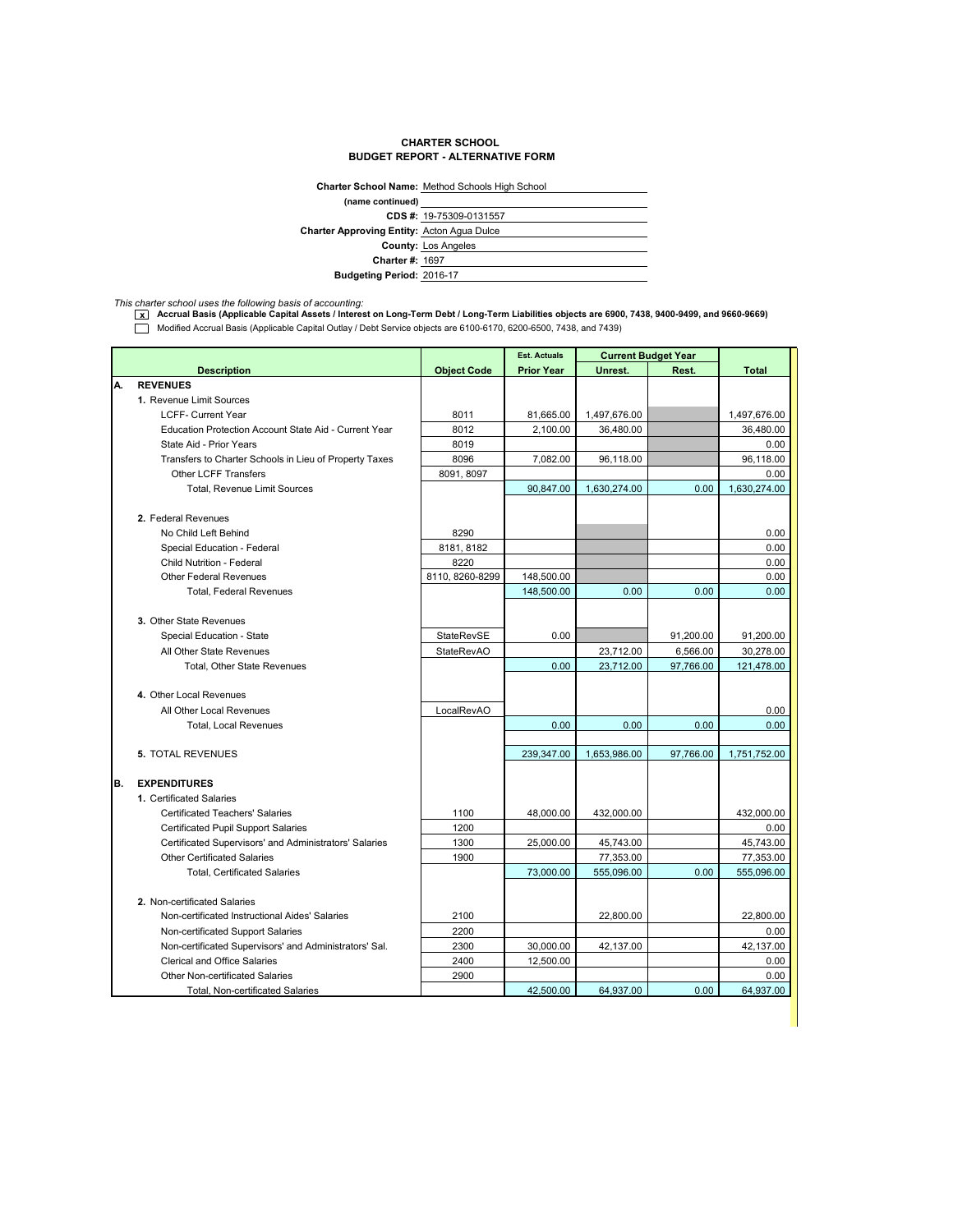|                                                                       |                    | <b>Est. Actuals</b><br><b>Prior Year</b> |              | <b>Current Budget Year</b> |              |
|-----------------------------------------------------------------------|--------------------|------------------------------------------|--------------|----------------------------|--------------|
| <b>Description</b>                                                    | <b>Object Code</b> |                                          | Unrest.      | Rest.                      | <b>Total</b> |
| 3. Employee Benefits                                                  |                    |                                          |              |                            |              |
| <b>STRS</b><br><b>PERS</b>                                            | 3101-3102          |                                          |              |                            | 0.00         |
|                                                                       | 3201-3202          |                                          |              |                            | 0.00         |
| OASDI / Medicare / Alternative                                        | 3301-3302          | 12,500.00                                | 47,433.00    |                            | 47,433.00    |
| <b>Health and Welfare Benefits</b>                                    | 3401-3402          | 10,000.00                                | 125,280.00   |                            | 125,280.00   |
| Unemployment Insurance                                                | 3501-3502          | 1,500.00                                 | 13,810.00    |                            | 13,810.00    |
| Workers' Compensation Insurance                                       | 3601-3602          |                                          | 18,601.00    |                            | 18,601.00    |
| OPEB, Allocated                                                       | 3701-3702          |                                          |              |                            | 0.00         |
| <b>OPEB, Active Employees</b>                                         | 3751-3752          |                                          |              |                            | 0.00         |
| PERS Reduction (for revenue limit funded schools)                     | 3801-3802          |                                          |              |                            | 0.00         |
| <b>Other Employee Benefits</b>                                        | 3901-3902          |                                          | 12,401.00    |                            | 12,401.00    |
| <b>Total, Employee Benefits</b>                                       |                    | 24,000.00                                | 217,525.00   | 0.00                       | 217,525.00   |
|                                                                       |                    |                                          |              |                            |              |
| 4. Books and Supplies                                                 |                    |                                          |              |                            |              |
| Approved Textbooks and Core Curricula Materials                       | 4100               | 15,000.00                                | 297,390.00   |                            | 297,390.00   |
| Books and Other Reference Materials                                   | 4200               | 32,120.00                                | 26,114.00    | 6,376.00                   | 32,490.00    |
| <b>Materials and Supplies</b>                                         | 4300               |                                          | 64,980.00    |                            | 64,980.00    |
| Noncapitalized Equipment                                              | 4400               |                                          | 28,500.00    |                            | 28,500.00    |
| Food                                                                  | 4700               |                                          |              |                            | 0.00         |
| <b>Total, Books and Supplies</b>                                      |                    | 47,120.00                                | 416,984.00   | 6,376.00                   | 423,360.00   |
|                                                                       |                    |                                          |              |                            |              |
| 5. Services and Other Operating Expenditures                          |                    |                                          |              |                            |              |
| <b>Subagreements for Services</b>                                     | 5100               |                                          |              |                            | 0.00         |
| <b>Travel and Conferences</b>                                         | 5200               | 3,000.00                                 | 8,000.00     |                            | 8,000.00     |
| Dues and Memberships                                                  | 5300               |                                          | 950.00       |                            | 950.00       |
| Insurance                                                             | 5400               | 15,000.00                                | 6.650.00     |                            | 6,650.00     |
| Operations and Housekeeping Services                                  | 5500               | 5,000.00                                 | 1,500.00     |                            | 1,500.00     |
| Rentals, Leases, Repairs, and Noncap. Improvements                    | 5600               | 50,000.00                                | 121,549.00   |                            | 121,549.00   |
| Professional/Consulting Services & Operating Expend.                  | 5800               | 50,000.00                                | 148,707.00   | 91,390.00                  | 240,097.00   |
| Communications                                                        | 5900               | 5,000.00                                 | 3,000.00     |                            | 3,000.00     |
| Total, Services and Other Operating Expenditures                      |                    | 128,000.00                               | 290,356.00   | 91,390.00                  | 381,746.00   |
|                                                                       |                    |                                          |              |                            |              |
| 6. Capital Outlay (Objects 6100-6170, 6200-6500 - modified accrual ba |                    |                                          |              |                            |              |
| Sites and Improvements of Sites                                       | 6100-6170          |                                          |              |                            | 0.00         |
| Buildings and Improvements of Buildings                               | 6200               |                                          |              |                            | 0.00         |
| Books and Media for New School Libraries or Major                     |                    |                                          |              |                            |              |
| <b>Expansion of School Libraries</b>                                  | 6300               |                                          |              |                            | 0.00         |
| Equipment                                                             | 6400               |                                          |              |                            | 0.00         |
| <b>Equipment Replacement</b>                                          | 6500               |                                          |              |                            | 0.00         |
| Depreciation Expense (for full accrual basis only)                    | 6900               |                                          |              |                            | 0.00         |
| <b>Total, Capital Outlay</b>                                          |                    | 0.00                                     | 0.00         | 0.00                       | 0.00         |
|                                                                       |                    |                                          |              |                            |              |
| 7. Other Outgo                                                        |                    |                                          |              |                            |              |
| Tuition to Other Schools                                              | 7110-7143          |                                          |              |                            | 0.00         |
| Transfers of Pass-through Revenues to Other LEAs                      | 7211-7213          |                                          |              |                            | 0.00         |
| Transfers of Apportionments to Other LEAs - Spec. Ed.                 | 7221-7223SE        |                                          |              |                            | 0.00         |
| Transfers of Apportionments to Other LEAs - All Other                 | 7221-7223AO        |                                          |              |                            | 0.00         |
| All Other Transfers                                                   | 7281-7299          |                                          |              |                            | 0.00         |
| Debt Service:                                                         |                    |                                          |              |                            |              |
| Interest                                                              | 7438               | 359.00                                   |              |                            | 0.00         |
| Principal                                                             | 7439               |                                          |              |                            | 0.00         |
| Total, Other Outgo                                                    |                    | 359.00                                   | 0.00         | 0.00                       | 0.00         |
|                                                                       |                    |                                          |              |                            |              |
| 8. TOTAL EXPENDITURES                                                 |                    | 314,979.00                               | 1,544,898.00 | 97,766.00                  | 1,642,664.00 |
|                                                                       |                    |                                          |              |                            |              |
| С.<br>EXCESS (DEFICIENCY) OF REVENUES OVER EXPEND.                    |                    |                                          |              |                            |              |
| BEFORE OTHER FINANCING SOURCES AND USES (A5-B8)                       |                    | (75,632.00)                              | 109,088.00   | 0.00                       | 109,088.00   |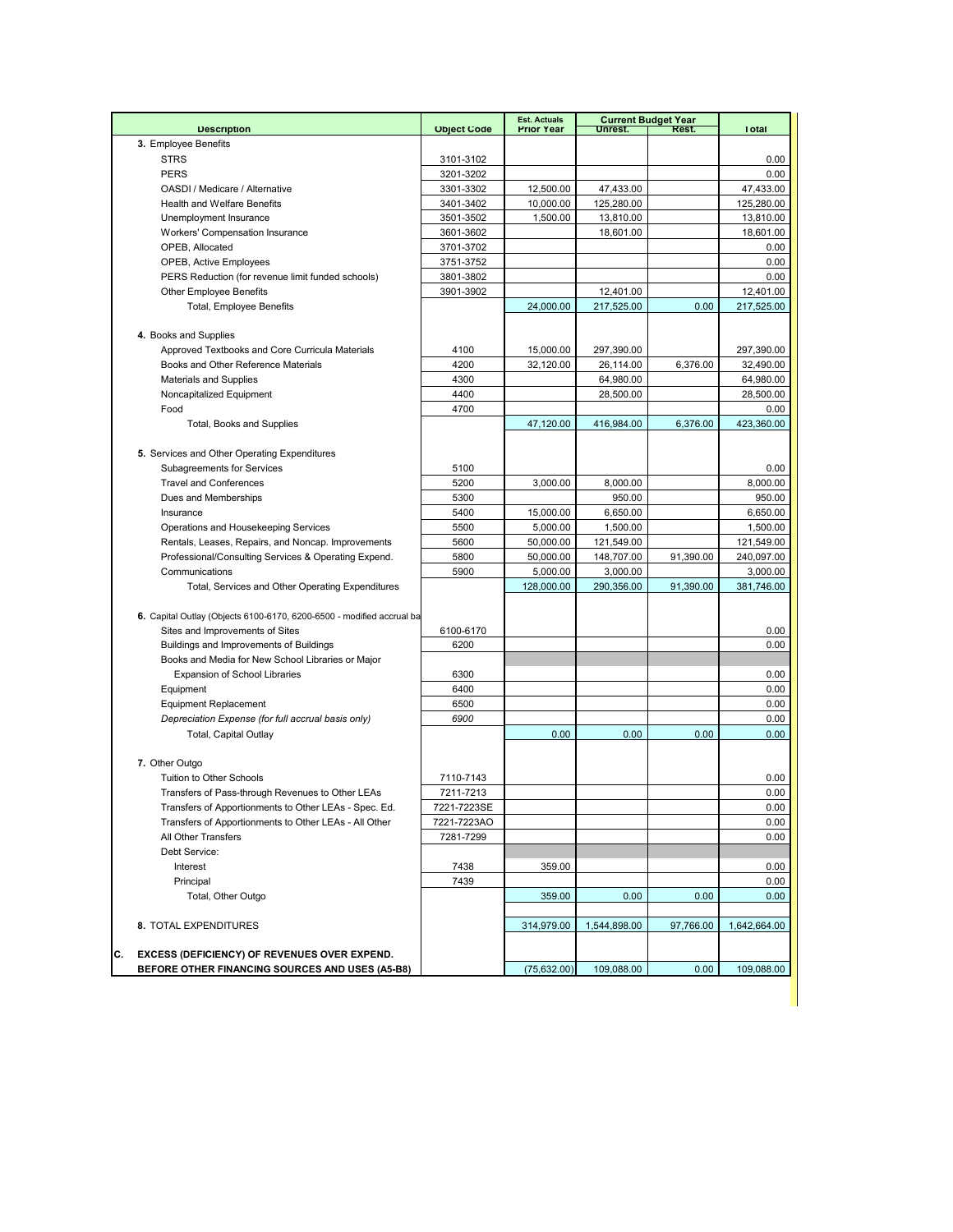|    |                                                               |                    | <b>Est. Actuals</b> |            | <b>Current Budget Year</b> |              |
|----|---------------------------------------------------------------|--------------------|---------------------|------------|----------------------------|--------------|
|    | <b>Description</b>                                            | <b>Object Code</b> | <b>Prior Year</b>   | Unrest.    | Rest.                      | <b>Total</b> |
| D. | <b>OTHER FINANCING SOURCES / USES</b>                         |                    |                     |            |                            |              |
|    | 1. Other Sources                                              | 8930-8979          | 250,000.00          |            |                            | 0.00         |
|    | 2. Less: Other Uses                                           | 7630-7699          | 50,000.00           |            |                            | 0.00         |
|    | 3. Contributions Between Unrestricted and Restricted Accounts |                    |                     |            |                            |              |
|    | (must net to zero)                                            | 8980-8999          |                     |            |                            | 0.00         |
|    |                                                               |                    |                     |            |                            |              |
|    | 4. TOTAL OTHER FINANCING SOURCES / USES                       |                    | 200,000.00          | 0.00       | 0.00                       | 0.00         |
|    |                                                               |                    |                     |            |                            |              |
| E. | NET INCREASE (DECREASE) IN FUND BALANCE (C + D4)              |                    | 124,368.00          | 109,088.00 | 0.00                       | 109,088.00   |
|    |                                                               |                    |                     |            |                            |              |
| F. | <b>FUND BALANCE, RESERVES</b>                                 |                    |                     |            |                            |              |
|    | 1. Beginning Fund Balance                                     |                    |                     |            |                            |              |
|    | a. As of July 1                                               | 9791               | 0.00                | 124,368.00 |                            | 124,368.00   |
|    | b. Adjustments to Beginning Balance                           | 9793, 9795         |                     |            |                            | 0.00         |
|    | c. Adjusted Beginning Balance                                 |                    | 0.00                | 124,368.00 | 0.00                       | 124,368.00   |
|    | 2. Ending Fund Balance, June 30 $(E + F.1.c.)$                |                    | 124,368.00          | 233,456.00 | 0.00                       | 233,456.00   |
|    |                                                               |                    |                     |            |                            |              |
|    | Components of Ending Fund Balance (Optional):                 |                    |                     |            |                            |              |
|    | a. Reserve For:                                               |                    |                     |            |                            |              |
|    | Revolving Cash (equals object 9130)                           | 9711               |                     |            |                            |              |
|    | Stores (equals object 9320)                                   | 9712               |                     |            |                            |              |
|    | Prepaid Expenditures (equals object 9330)                     | 9713               |                     |            |                            |              |
|    | All Others                                                    | 9719               |                     |            |                            |              |
|    | <b>General Reserve</b>                                        | 9730               |                     |            |                            |              |
|    | <b>Legally Restricted Balance</b>                             | 9740               |                     |            |                            |              |
|    | b. Designated Amounts:                                        |                    |                     |            |                            |              |
|    | Designated for Economic Uncertainties                         | 9770               |                     |            |                            |              |
|    | Designated for Unrealized Gains of Investments &              |                    |                     |            |                            |              |
|    | Cash in County Treasury                                       | 9775               |                     |            |                            |              |
|    | <b>Other Designations</b>                                     | 9780               |                     |            |                            |              |
|    | c. Undesignated / Unappropriated Amount                       | 9790               | 124,368.00          |            |                            |              |
|    |                                                               |                    |                     |            |                            |              |
|    | Components of Ending Fund Balance (Budget):                   |                    |                     |            |                            |              |
|    | a. Nonspendable                                               |                    |                     |            |                            |              |
|    | Revolving Cash (equals object 9130)                           | 9711               |                     |            |                            | 0.00         |
|    | Stores (equals object 9320)                                   | 9712               |                     |            |                            | 0.00         |
|    | Prepaid Expenditures (equals object 9330)                     | 9713               |                     |            |                            | 0.00         |
|    | All Others                                                    | 9719               |                     |            |                            | 0.00         |
|    | b. Restricted                                                 | 9740               |                     |            |                            | 0.00         |
|    | c. Committed                                                  |                    |                     |            |                            |              |
|    | <b>Stabilization Arrangements</b>                             | 9750               |                     |            |                            | 0.00         |
|    | <b>Other Commitments</b>                                      | 9760               |                     |            |                            | 0.00         |
|    | d. Assigned                                                   |                    |                     |            |                            |              |
|    | <b>Other Assignments</b>                                      | 9780               |                     |            |                            | 0.00         |
|    | e. Unassigned/Unappropriated                                  |                    |                     |            |                            |              |
|    | Reserve for Economic Uncertainties                            | 9789               |                     | 77,244.90  |                            | 77,244.90    |
|    | Unassigned / Unappropriated Amount                            | 9790               |                     | 156,211.10 | 0.00                       | 156,211.10   |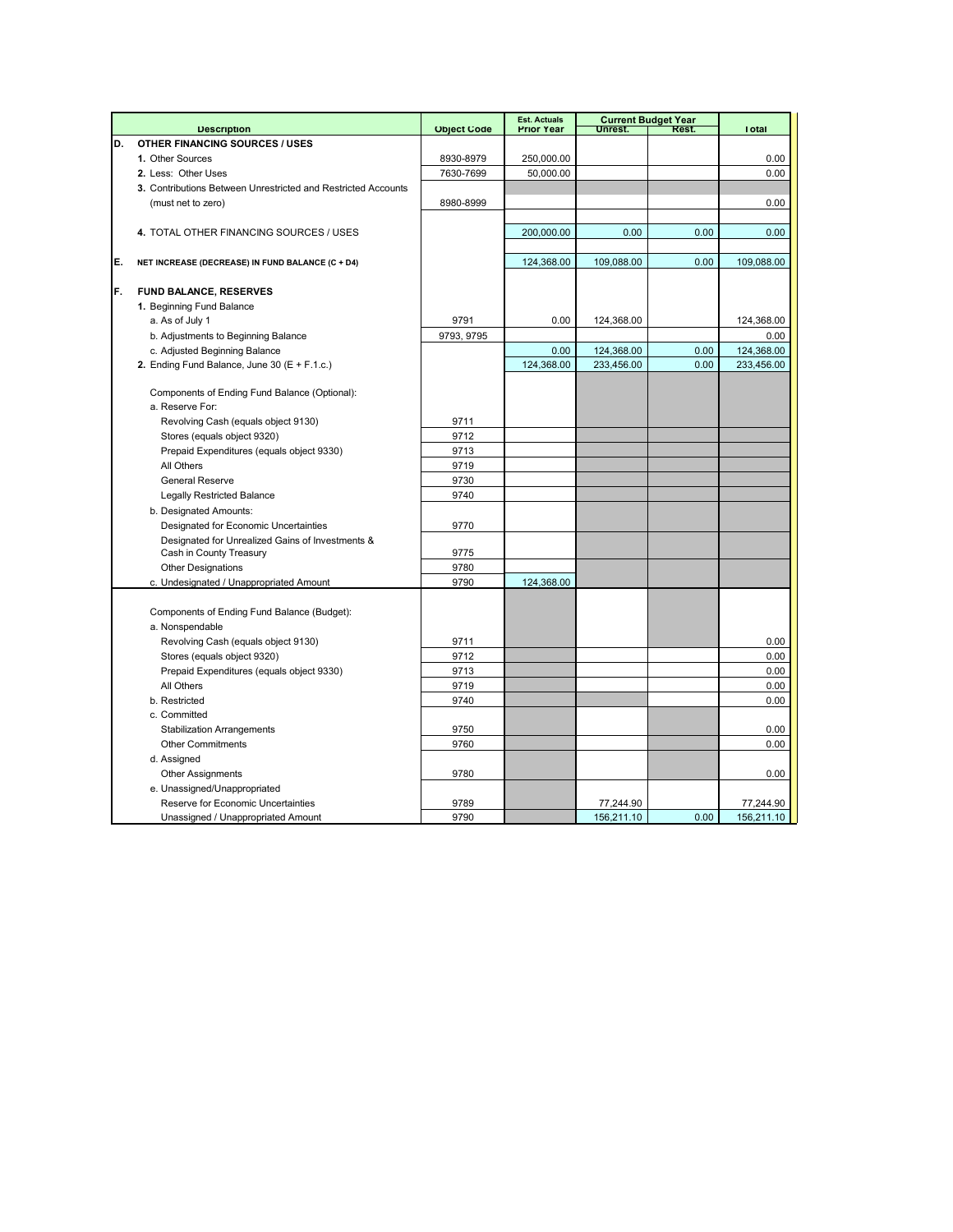## **CHARTER SCHOOL MULTI-YEAR PROJECTION - ALTERNATIVE FORM**

|                                                   | Charter School Name: Method Schools High School |
|---------------------------------------------------|-------------------------------------------------|
| (name continued)                                  |                                                 |
|                                                   | CDS #: 19-75309-0131557                         |
| <b>Charter Approving Entity: Acton Agua Dulce</b> |                                                 |
|                                                   | <b>County: Los Angeles</b>                      |
| <b>Charter #: 1697</b>                            |                                                 |
| <b>Fiscal Year: 2016-17</b>                       |                                                 |

*This charter school uses the following basis of accounting:* **x Accrual Basis (Applicable Capital Assets / Interest on Long-Term Debt / Long-Term Liabilities objects are 6900, 7438, 9400-9499, and 9660-9669)**

Modified Accrual Basis (Applicable Capital Outlay / Debt Service objects are 6100-6170, 6200-6500, 7438, and 7439)

| <b>Description</b><br><b>Object Code</b><br><b>Unrestricted</b><br><b>Restricted</b><br>Total<br>2017-18<br><b>REVENUES</b><br>Α.<br>1. Revenue Limit Sources<br>State Aid - Current Year<br>8011<br>1.497.676.00<br>1.497.676.00<br>1.541.435.00<br>0.00<br>36,480.00<br>36,480.00<br>Education Protection Account State Aid - Current Year<br>8015<br>0.00<br>36.480.00<br>8019<br>0.00<br>0.00<br>0.00<br>State Aid - Prior Years<br>8096<br>96,118.00<br>96.118.00<br>96,118.00<br>Transfers to Charter in Lieu of Property Taxes<br>0.00<br><b>Other LCFF Transfers</b><br>8091, 8097<br>0.00<br>0.00<br>0.00<br>Total, Revenue Limit Sources<br>1,630,274.00<br>0.00<br>1,630,274.00<br>1,674,033.00<br>2. Federal Revenues<br>No Child Left Behind<br>8290<br>0.00<br>0.00<br>0.00<br>0.00<br>8181, 8182<br>0.00<br>0.00<br>Special Education - Federal<br>8220<br>Child Nutrition - Federal<br>0.00<br>0.00<br>0.00<br>8110, 8260-8299<br><b>Other Federal Revenues</b><br>0.00<br>0.00<br>0.00<br>0.00<br>0.00<br>0.00<br>0.00<br><b>Total, Federal Revenues</b><br>3. Other State Revenues<br><b>StateRevSE</b><br>Special Education - State<br>0.00<br>91,200.00<br>91,200.00<br>91.200.00<br>6.566.00<br>StateRevAO<br>23,712.00<br>30.278.00<br>30.278.00<br>All Other State Revenues<br>97.766.00<br><b>Total, Other State Revenues</b><br>23.712.00<br>121.478.00<br>121.478.00<br>4. Other Local Revenues<br>All Other Local Revenues<br>LocalRevAO<br>0.00<br>0.00<br>0.00<br>0.00<br>0.00<br>0.00<br>0.00<br><b>Total, Local Revenues</b><br>97.766.00<br>1.751.752.00<br>1.795.511.00<br>5. TOTAL REVENUES<br>1.653.986.00<br><b>EXPENDITURES</b><br>1. Certificated Salaries<br>Certificated Teachers' Salaries<br>1100<br>432.000.00<br>0.00<br>432.000.00<br>442.800.00<br>1200<br>0.00<br><b>Certificated Pupil Support Salaries</b><br>0.00<br>0.00<br>1300<br>45,743.00<br>45,743.00<br>46,886.00<br>Certificated Supervisors' and Administrators' Salaries<br>0.00<br>1900<br><b>Other Certificated Salaries</b><br>77,353.00<br>0.00<br>77,353.00<br>79,287.00<br>555,096.00<br>555,096.00<br>568,973.00<br><b>Total, Certificated Salaries</b><br>0.00<br>2. Non-certificated Salaries<br>Non-certificated Instructional Aides' Salaries<br>2100<br>22,800.00<br>0.00<br>22,800.00<br>23.370.00<br>2200<br>0.00<br>0.00<br>Non-certificated Support Salaries<br>0.00<br>2300<br>Non-certificated Supervisors' and Administrators' Sal.<br>42.137.00<br>0.00<br>42.137.00<br>43.191.00<br>2400<br>0.00<br><b>Clerical and Office Salaries</b><br>0.00<br>0.00<br>Other Non-certificated Salaries<br>2900<br>0.00<br>0.00<br>0.00<br>64,937.00<br>64,937.00<br>66.561.00<br>0.00 |                                         |  | FY 2016-17 | <b>Totals for</b> | <b>Totals for</b> |
|------------------------------------------------------------------------------------------------------------------------------------------------------------------------------------------------------------------------------------------------------------------------------------------------------------------------------------------------------------------------------------------------------------------------------------------------------------------------------------------------------------------------------------------------------------------------------------------------------------------------------------------------------------------------------------------------------------------------------------------------------------------------------------------------------------------------------------------------------------------------------------------------------------------------------------------------------------------------------------------------------------------------------------------------------------------------------------------------------------------------------------------------------------------------------------------------------------------------------------------------------------------------------------------------------------------------------------------------------------------------------------------------------------------------------------------------------------------------------------------------------------------------------------------------------------------------------------------------------------------------------------------------------------------------------------------------------------------------------------------------------------------------------------------------------------------------------------------------------------------------------------------------------------------------------------------------------------------------------------------------------------------------------------------------------------------------------------------------------------------------------------------------------------------------------------------------------------------------------------------------------------------------------------------------------------------------------------------------------------------------------------------------------------------------------------------------------------------------------------------------------------------------------------------------------------------------------------------------------------------------------------------------------------------------------------------------------------|-----------------------------------------|--|------------|-------------------|-------------------|
| B.                                                                                                                                                                                                                                                                                                                                                                                                                                                                                                                                                                                                                                                                                                                                                                                                                                                                                                                                                                                                                                                                                                                                                                                                                                                                                                                                                                                                                                                                                                                                                                                                                                                                                                                                                                                                                                                                                                                                                                                                                                                                                                                                                                                                                                                                                                                                                                                                                                                                                                                                                                                                                                                                                                         |                                         |  |            |                   | 2018-19           |
|                                                                                                                                                                                                                                                                                                                                                                                                                                                                                                                                                                                                                                                                                                                                                                                                                                                                                                                                                                                                                                                                                                                                                                                                                                                                                                                                                                                                                                                                                                                                                                                                                                                                                                                                                                                                                                                                                                                                                                                                                                                                                                                                                                                                                                                                                                                                                                                                                                                                                                                                                                                                                                                                                                            |                                         |  |            |                   |                   |
|                                                                                                                                                                                                                                                                                                                                                                                                                                                                                                                                                                                                                                                                                                                                                                                                                                                                                                                                                                                                                                                                                                                                                                                                                                                                                                                                                                                                                                                                                                                                                                                                                                                                                                                                                                                                                                                                                                                                                                                                                                                                                                                                                                                                                                                                                                                                                                                                                                                                                                                                                                                                                                                                                                            |                                         |  |            |                   |                   |
|                                                                                                                                                                                                                                                                                                                                                                                                                                                                                                                                                                                                                                                                                                                                                                                                                                                                                                                                                                                                                                                                                                                                                                                                                                                                                                                                                                                                                                                                                                                                                                                                                                                                                                                                                                                                                                                                                                                                                                                                                                                                                                                                                                                                                                                                                                                                                                                                                                                                                                                                                                                                                                                                                                            |                                         |  |            |                   | 1,564,047.00      |
|                                                                                                                                                                                                                                                                                                                                                                                                                                                                                                                                                                                                                                                                                                                                                                                                                                                                                                                                                                                                                                                                                                                                                                                                                                                                                                                                                                                                                                                                                                                                                                                                                                                                                                                                                                                                                                                                                                                                                                                                                                                                                                                                                                                                                                                                                                                                                                                                                                                                                                                                                                                                                                                                                                            |                                         |  |            |                   | 36,480.00         |
|                                                                                                                                                                                                                                                                                                                                                                                                                                                                                                                                                                                                                                                                                                                                                                                                                                                                                                                                                                                                                                                                                                                                                                                                                                                                                                                                                                                                                                                                                                                                                                                                                                                                                                                                                                                                                                                                                                                                                                                                                                                                                                                                                                                                                                                                                                                                                                                                                                                                                                                                                                                                                                                                                                            |                                         |  |            |                   |                   |
|                                                                                                                                                                                                                                                                                                                                                                                                                                                                                                                                                                                                                                                                                                                                                                                                                                                                                                                                                                                                                                                                                                                                                                                                                                                                                                                                                                                                                                                                                                                                                                                                                                                                                                                                                                                                                                                                                                                                                                                                                                                                                                                                                                                                                                                                                                                                                                                                                                                                                                                                                                                                                                                                                                            |                                         |  |            |                   | 96.118.00         |
|                                                                                                                                                                                                                                                                                                                                                                                                                                                                                                                                                                                                                                                                                                                                                                                                                                                                                                                                                                                                                                                                                                                                                                                                                                                                                                                                                                                                                                                                                                                                                                                                                                                                                                                                                                                                                                                                                                                                                                                                                                                                                                                                                                                                                                                                                                                                                                                                                                                                                                                                                                                                                                                                                                            |                                         |  |            |                   |                   |
|                                                                                                                                                                                                                                                                                                                                                                                                                                                                                                                                                                                                                                                                                                                                                                                                                                                                                                                                                                                                                                                                                                                                                                                                                                                                                                                                                                                                                                                                                                                                                                                                                                                                                                                                                                                                                                                                                                                                                                                                                                                                                                                                                                                                                                                                                                                                                                                                                                                                                                                                                                                                                                                                                                            |                                         |  |            |                   | 1,696,645.00      |
|                                                                                                                                                                                                                                                                                                                                                                                                                                                                                                                                                                                                                                                                                                                                                                                                                                                                                                                                                                                                                                                                                                                                                                                                                                                                                                                                                                                                                                                                                                                                                                                                                                                                                                                                                                                                                                                                                                                                                                                                                                                                                                                                                                                                                                                                                                                                                                                                                                                                                                                                                                                                                                                                                                            |                                         |  |            |                   |                   |
|                                                                                                                                                                                                                                                                                                                                                                                                                                                                                                                                                                                                                                                                                                                                                                                                                                                                                                                                                                                                                                                                                                                                                                                                                                                                                                                                                                                                                                                                                                                                                                                                                                                                                                                                                                                                                                                                                                                                                                                                                                                                                                                                                                                                                                                                                                                                                                                                                                                                                                                                                                                                                                                                                                            |                                         |  |            |                   |                   |
|                                                                                                                                                                                                                                                                                                                                                                                                                                                                                                                                                                                                                                                                                                                                                                                                                                                                                                                                                                                                                                                                                                                                                                                                                                                                                                                                                                                                                                                                                                                                                                                                                                                                                                                                                                                                                                                                                                                                                                                                                                                                                                                                                                                                                                                                                                                                                                                                                                                                                                                                                                                                                                                                                                            |                                         |  |            |                   |                   |
|                                                                                                                                                                                                                                                                                                                                                                                                                                                                                                                                                                                                                                                                                                                                                                                                                                                                                                                                                                                                                                                                                                                                                                                                                                                                                                                                                                                                                                                                                                                                                                                                                                                                                                                                                                                                                                                                                                                                                                                                                                                                                                                                                                                                                                                                                                                                                                                                                                                                                                                                                                                                                                                                                                            |                                         |  |            |                   |                   |
|                                                                                                                                                                                                                                                                                                                                                                                                                                                                                                                                                                                                                                                                                                                                                                                                                                                                                                                                                                                                                                                                                                                                                                                                                                                                                                                                                                                                                                                                                                                                                                                                                                                                                                                                                                                                                                                                                                                                                                                                                                                                                                                                                                                                                                                                                                                                                                                                                                                                                                                                                                                                                                                                                                            |                                         |  |            |                   |                   |
|                                                                                                                                                                                                                                                                                                                                                                                                                                                                                                                                                                                                                                                                                                                                                                                                                                                                                                                                                                                                                                                                                                                                                                                                                                                                                                                                                                                                                                                                                                                                                                                                                                                                                                                                                                                                                                                                                                                                                                                                                                                                                                                                                                                                                                                                                                                                                                                                                                                                                                                                                                                                                                                                                                            |                                         |  |            |                   |                   |
|                                                                                                                                                                                                                                                                                                                                                                                                                                                                                                                                                                                                                                                                                                                                                                                                                                                                                                                                                                                                                                                                                                                                                                                                                                                                                                                                                                                                                                                                                                                                                                                                                                                                                                                                                                                                                                                                                                                                                                                                                                                                                                                                                                                                                                                                                                                                                                                                                                                                                                                                                                                                                                                                                                            |                                         |  |            |                   | 0.00              |
|                                                                                                                                                                                                                                                                                                                                                                                                                                                                                                                                                                                                                                                                                                                                                                                                                                                                                                                                                                                                                                                                                                                                                                                                                                                                                                                                                                                                                                                                                                                                                                                                                                                                                                                                                                                                                                                                                                                                                                                                                                                                                                                                                                                                                                                                                                                                                                                                                                                                                                                                                                                                                                                                                                            |                                         |  |            |                   |                   |
|                                                                                                                                                                                                                                                                                                                                                                                                                                                                                                                                                                                                                                                                                                                                                                                                                                                                                                                                                                                                                                                                                                                                                                                                                                                                                                                                                                                                                                                                                                                                                                                                                                                                                                                                                                                                                                                                                                                                                                                                                                                                                                                                                                                                                                                                                                                                                                                                                                                                                                                                                                                                                                                                                                            |                                         |  |            |                   | 91,200.00         |
|                                                                                                                                                                                                                                                                                                                                                                                                                                                                                                                                                                                                                                                                                                                                                                                                                                                                                                                                                                                                                                                                                                                                                                                                                                                                                                                                                                                                                                                                                                                                                                                                                                                                                                                                                                                                                                                                                                                                                                                                                                                                                                                                                                                                                                                                                                                                                                                                                                                                                                                                                                                                                                                                                                            |                                         |  |            |                   | 30,278,00         |
|                                                                                                                                                                                                                                                                                                                                                                                                                                                                                                                                                                                                                                                                                                                                                                                                                                                                                                                                                                                                                                                                                                                                                                                                                                                                                                                                                                                                                                                                                                                                                                                                                                                                                                                                                                                                                                                                                                                                                                                                                                                                                                                                                                                                                                                                                                                                                                                                                                                                                                                                                                                                                                                                                                            |                                         |  |            |                   | 121.478.00        |
|                                                                                                                                                                                                                                                                                                                                                                                                                                                                                                                                                                                                                                                                                                                                                                                                                                                                                                                                                                                                                                                                                                                                                                                                                                                                                                                                                                                                                                                                                                                                                                                                                                                                                                                                                                                                                                                                                                                                                                                                                                                                                                                                                                                                                                                                                                                                                                                                                                                                                                                                                                                                                                                                                                            |                                         |  |            |                   |                   |
|                                                                                                                                                                                                                                                                                                                                                                                                                                                                                                                                                                                                                                                                                                                                                                                                                                                                                                                                                                                                                                                                                                                                                                                                                                                                                                                                                                                                                                                                                                                                                                                                                                                                                                                                                                                                                                                                                                                                                                                                                                                                                                                                                                                                                                                                                                                                                                                                                                                                                                                                                                                                                                                                                                            |                                         |  |            |                   |                   |
|                                                                                                                                                                                                                                                                                                                                                                                                                                                                                                                                                                                                                                                                                                                                                                                                                                                                                                                                                                                                                                                                                                                                                                                                                                                                                                                                                                                                                                                                                                                                                                                                                                                                                                                                                                                                                                                                                                                                                                                                                                                                                                                                                                                                                                                                                                                                                                                                                                                                                                                                                                                                                                                                                                            |                                         |  |            |                   |                   |
|                                                                                                                                                                                                                                                                                                                                                                                                                                                                                                                                                                                                                                                                                                                                                                                                                                                                                                                                                                                                                                                                                                                                                                                                                                                                                                                                                                                                                                                                                                                                                                                                                                                                                                                                                                                                                                                                                                                                                                                                                                                                                                                                                                                                                                                                                                                                                                                                                                                                                                                                                                                                                                                                                                            |                                         |  |            |                   | 0.00              |
|                                                                                                                                                                                                                                                                                                                                                                                                                                                                                                                                                                                                                                                                                                                                                                                                                                                                                                                                                                                                                                                                                                                                                                                                                                                                                                                                                                                                                                                                                                                                                                                                                                                                                                                                                                                                                                                                                                                                                                                                                                                                                                                                                                                                                                                                                                                                                                                                                                                                                                                                                                                                                                                                                                            |                                         |  |            |                   |                   |
|                                                                                                                                                                                                                                                                                                                                                                                                                                                                                                                                                                                                                                                                                                                                                                                                                                                                                                                                                                                                                                                                                                                                                                                                                                                                                                                                                                                                                                                                                                                                                                                                                                                                                                                                                                                                                                                                                                                                                                                                                                                                                                                                                                                                                                                                                                                                                                                                                                                                                                                                                                                                                                                                                                            |                                         |  |            |                   | 1.818.123.00      |
|                                                                                                                                                                                                                                                                                                                                                                                                                                                                                                                                                                                                                                                                                                                                                                                                                                                                                                                                                                                                                                                                                                                                                                                                                                                                                                                                                                                                                                                                                                                                                                                                                                                                                                                                                                                                                                                                                                                                                                                                                                                                                                                                                                                                                                                                                                                                                                                                                                                                                                                                                                                                                                                                                                            |                                         |  |            |                   |                   |
|                                                                                                                                                                                                                                                                                                                                                                                                                                                                                                                                                                                                                                                                                                                                                                                                                                                                                                                                                                                                                                                                                                                                                                                                                                                                                                                                                                                                                                                                                                                                                                                                                                                                                                                                                                                                                                                                                                                                                                                                                                                                                                                                                                                                                                                                                                                                                                                                                                                                                                                                                                                                                                                                                                            |                                         |  |            |                   |                   |
|                                                                                                                                                                                                                                                                                                                                                                                                                                                                                                                                                                                                                                                                                                                                                                                                                                                                                                                                                                                                                                                                                                                                                                                                                                                                                                                                                                                                                                                                                                                                                                                                                                                                                                                                                                                                                                                                                                                                                                                                                                                                                                                                                                                                                                                                                                                                                                                                                                                                                                                                                                                                                                                                                                            |                                         |  |            |                   | 453.870.00        |
|                                                                                                                                                                                                                                                                                                                                                                                                                                                                                                                                                                                                                                                                                                                                                                                                                                                                                                                                                                                                                                                                                                                                                                                                                                                                                                                                                                                                                                                                                                                                                                                                                                                                                                                                                                                                                                                                                                                                                                                                                                                                                                                                                                                                                                                                                                                                                                                                                                                                                                                                                                                                                                                                                                            |                                         |  |            |                   |                   |
|                                                                                                                                                                                                                                                                                                                                                                                                                                                                                                                                                                                                                                                                                                                                                                                                                                                                                                                                                                                                                                                                                                                                                                                                                                                                                                                                                                                                                                                                                                                                                                                                                                                                                                                                                                                                                                                                                                                                                                                                                                                                                                                                                                                                                                                                                                                                                                                                                                                                                                                                                                                                                                                                                                            |                                         |  |            |                   | 48,059.00         |
|                                                                                                                                                                                                                                                                                                                                                                                                                                                                                                                                                                                                                                                                                                                                                                                                                                                                                                                                                                                                                                                                                                                                                                                                                                                                                                                                                                                                                                                                                                                                                                                                                                                                                                                                                                                                                                                                                                                                                                                                                                                                                                                                                                                                                                                                                                                                                                                                                                                                                                                                                                                                                                                                                                            |                                         |  |            |                   | 81,269.00         |
|                                                                                                                                                                                                                                                                                                                                                                                                                                                                                                                                                                                                                                                                                                                                                                                                                                                                                                                                                                                                                                                                                                                                                                                                                                                                                                                                                                                                                                                                                                                                                                                                                                                                                                                                                                                                                                                                                                                                                                                                                                                                                                                                                                                                                                                                                                                                                                                                                                                                                                                                                                                                                                                                                                            |                                         |  |            |                   | 583,198.00        |
|                                                                                                                                                                                                                                                                                                                                                                                                                                                                                                                                                                                                                                                                                                                                                                                                                                                                                                                                                                                                                                                                                                                                                                                                                                                                                                                                                                                                                                                                                                                                                                                                                                                                                                                                                                                                                                                                                                                                                                                                                                                                                                                                                                                                                                                                                                                                                                                                                                                                                                                                                                                                                                                                                                            |                                         |  |            |                   |                   |
|                                                                                                                                                                                                                                                                                                                                                                                                                                                                                                                                                                                                                                                                                                                                                                                                                                                                                                                                                                                                                                                                                                                                                                                                                                                                                                                                                                                                                                                                                                                                                                                                                                                                                                                                                                                                                                                                                                                                                                                                                                                                                                                                                                                                                                                                                                                                                                                                                                                                                                                                                                                                                                                                                                            |                                         |  |            |                   |                   |
|                                                                                                                                                                                                                                                                                                                                                                                                                                                                                                                                                                                                                                                                                                                                                                                                                                                                                                                                                                                                                                                                                                                                                                                                                                                                                                                                                                                                                                                                                                                                                                                                                                                                                                                                                                                                                                                                                                                                                                                                                                                                                                                                                                                                                                                                                                                                                                                                                                                                                                                                                                                                                                                                                                            |                                         |  |            |                   | 23.954.00         |
|                                                                                                                                                                                                                                                                                                                                                                                                                                                                                                                                                                                                                                                                                                                                                                                                                                                                                                                                                                                                                                                                                                                                                                                                                                                                                                                                                                                                                                                                                                                                                                                                                                                                                                                                                                                                                                                                                                                                                                                                                                                                                                                                                                                                                                                                                                                                                                                                                                                                                                                                                                                                                                                                                                            |                                         |  |            |                   |                   |
|                                                                                                                                                                                                                                                                                                                                                                                                                                                                                                                                                                                                                                                                                                                                                                                                                                                                                                                                                                                                                                                                                                                                                                                                                                                                                                                                                                                                                                                                                                                                                                                                                                                                                                                                                                                                                                                                                                                                                                                                                                                                                                                                                                                                                                                                                                                                                                                                                                                                                                                                                                                                                                                                                                            |                                         |  |            |                   | 44.270.00         |
|                                                                                                                                                                                                                                                                                                                                                                                                                                                                                                                                                                                                                                                                                                                                                                                                                                                                                                                                                                                                                                                                                                                                                                                                                                                                                                                                                                                                                                                                                                                                                                                                                                                                                                                                                                                                                                                                                                                                                                                                                                                                                                                                                                                                                                                                                                                                                                                                                                                                                                                                                                                                                                                                                                            |                                         |  |            |                   |                   |
|                                                                                                                                                                                                                                                                                                                                                                                                                                                                                                                                                                                                                                                                                                                                                                                                                                                                                                                                                                                                                                                                                                                                                                                                                                                                                                                                                                                                                                                                                                                                                                                                                                                                                                                                                                                                                                                                                                                                                                                                                                                                                                                                                                                                                                                                                                                                                                                                                                                                                                                                                                                                                                                                                                            |                                         |  |            |                   |                   |
|                                                                                                                                                                                                                                                                                                                                                                                                                                                                                                                                                                                                                                                                                                                                                                                                                                                                                                                                                                                                                                                                                                                                                                                                                                                                                                                                                                                                                                                                                                                                                                                                                                                                                                                                                                                                                                                                                                                                                                                                                                                                                                                                                                                                                                                                                                                                                                                                                                                                                                                                                                                                                                                                                                            | <b>Total, Non-certificated Salaries</b> |  |            |                   | 68.224.00         |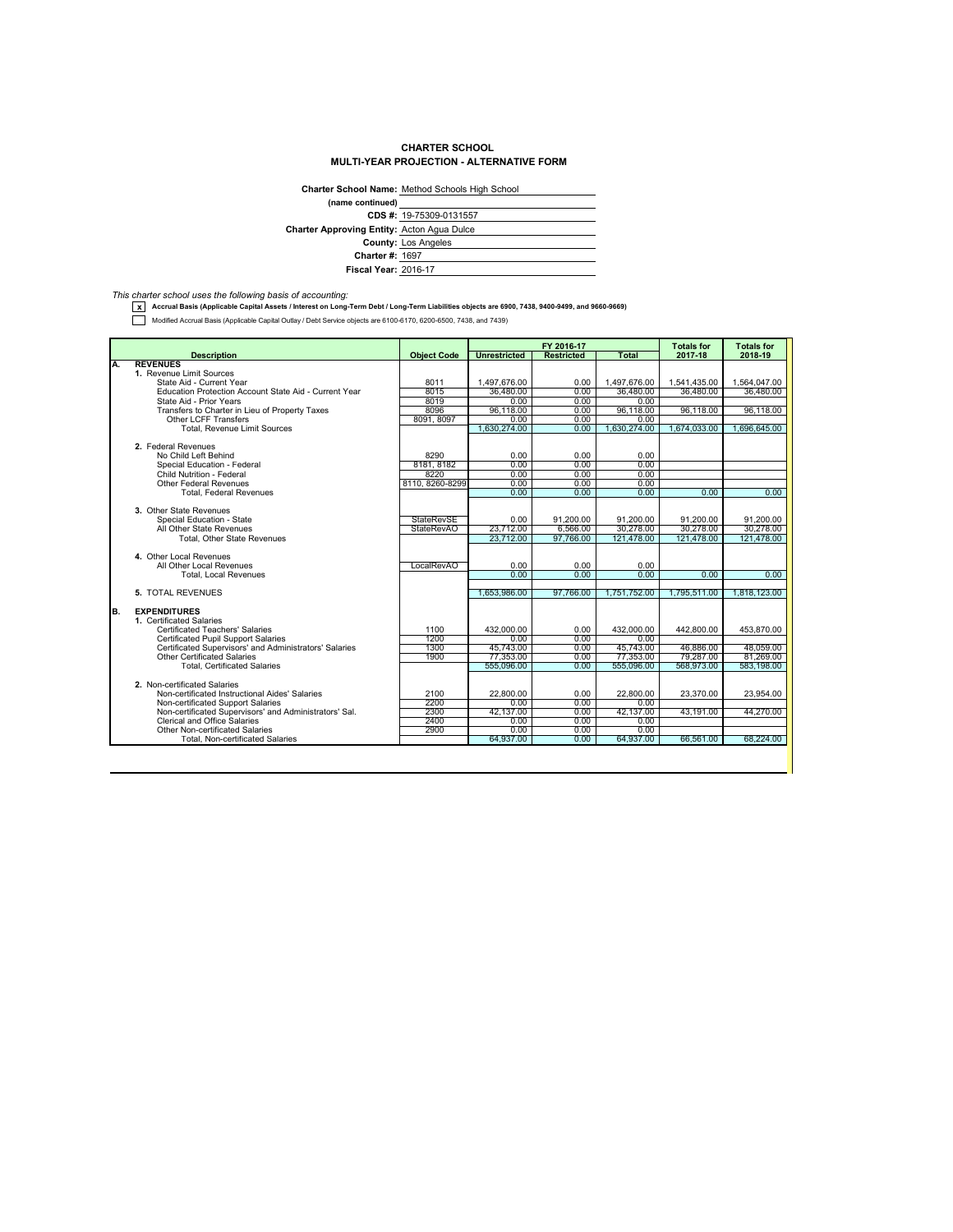|                                                                                                       |                        |                     | FY 2016-17        |              | <b>Totals for</b> | <b>Totals for</b> |
|-------------------------------------------------------------------------------------------------------|------------------------|---------------------|-------------------|--------------|-------------------|-------------------|
| <b>Description</b>                                                                                    | <b>Object Code</b>     | <b>Unrestricted</b> | <b>Restricted</b> | <b>Total</b> | 2017-18           | 2018-19           |
| 3. Employee Benefits                                                                                  |                        |                     |                   |              |                   |                   |
| <b>STRS</b><br><b>PERS</b>                                                                            | 3101-3102<br>3201-3202 | 0.00<br>0.00        | 0.00<br>0.00      | 0.00<br>0.00 |                   |                   |
| OASDI / Medicare / Alternative                                                                        | 3301-3302              | 47.433.00           | 0.00              | 47,433.00    | 48.618.00         | 49.834.00         |
| <b>Health and Welfare Benefits</b>                                                                    | 3401-3402              | 125,280.00          | 0.00              | 125,280.00   | 125,280.00        | 125,280.00        |
| Unemployment Insurance                                                                                | 3501-3502              | 13.810.00           | 0.00              | 13,810.00    | 14.018.00         | 14.231.00         |
| Workers' Compensation Insurance                                                                       | 3601-3602              | 18.601.00           | $0.00 -$          | 18.601.00    | 19.066.00         | 19.543.00         |
| OPEB, Allocated                                                                                       | 3701-3702              | 0.00                | 0.00              | 0.00         |                   |                   |
| <b>OPEB, Active Employees</b>                                                                         | 3751-3752              | 0.00                | 0.00              | 0.00         |                   |                   |
| PERS Reduction (for revenue limit funded schools)                                                     | 3801-3802              | 0.00                | 0.00              | 0.00         |                   |                   |
| Other Employee Benefits                                                                               | 3901-3902              | 12.401.00           | 0.00              | 12.401.00    | 12.711.00         | 13.028.00         |
| <b>Total, Employee Benefits</b>                                                                       |                        | 217.525.00          | 0.00              | 217,525.00   | 219.693.00        | 221,916.00        |
|                                                                                                       |                        |                     |                   |              |                   |                   |
| 4. Books and Supplies                                                                                 |                        |                     |                   |              |                   |                   |
| Approved Textbooks and Core Curricula Materials                                                       | 4100                   | 297.390.00          | 0.00              | 297.390.00   | 310.738.00        | 309.153.00        |
| Books and Other Reference Materials                                                                   | 4200                   | 26,114.00           | 6.376.00          | 32,490.00    | 33.140.00         | 33,140.00         |
| Materials and Supplies                                                                                | 4300                   | 64.980.00           | $0.00 -$          | 64.980.00    | 66,280.00         | 66,280.00         |
| Noncapitalized Equipment                                                                              | 4400                   | 28,500.00           | 0.00              | 28,500.00    | 29,070.00         | 29,070.00         |
| Food                                                                                                  | 4700                   | 0.00                | 0.00              | 0.00         |                   |                   |
| <b>Total, Books and Supplies</b>                                                                      |                        | 416.984.00          | 6.376.00          | 423.360.00   | 439.228.00        | 437.643.00        |
| 5. Services and Other Operating Expenditures                                                          |                        |                     |                   |              |                   |                   |
| Subagreements for Services                                                                            | 5100                   | 0.00                | 0.00              | 0.00         |                   |                   |
| <b>Travel and Conferences</b>                                                                         | 5200                   | 8.000.00            | 0.00              | 8.000.00     | 8.160.00          | 8,323.00          |
| Dues and Memberships                                                                                  | 5300                   | 950.00              | 0.00              | 950.00       | 969.00            | 969.00            |
| Insurance                                                                                             | 5400                   | 6.650.00            | 0.00              | 6.650.00     | 6.783.00          | 6.783.00          |
| Operations and Housekeeping Services                                                                  | 5500                   | 1,500.00            | 0.00              | 1,500.00     | 1,530.00          | 1,561.00          |
| Rentals, Leases, Repairs, and Noncap. Improvements                                                    | 5600                   | 121,549.00          | 0.00              | 121.549.00   | 123,980.00        | 126,460.00        |
| Professional/Consulting Services and Operating Expend.                                                | 5800                   | 148.707.00          | 91.390.00         | 240.097.00   | 245,289.00        | 246,862.00        |
| Communications                                                                                        | 5900                   | 3.000.00            | $0.00 -$          | 3.000.00     | 3.060.00          | 3.121.00          |
| Total, Services and Other Operating Expenditures                                                      |                        | 290.356.00          | 91.390.00         | 381.746.00   | 389,771.00        | 394.079.00        |
|                                                                                                       |                        |                     |                   |              |                   |                   |
| 6. Capital Outlay (Objects 6100-6170, 6200-6500 for mod. accrual bas                                  |                        |                     |                   |              |                   |                   |
| Sites and Improvements of Sites                                                                       | 6100-6170              | 0.00                | 0.00              | 0.00         |                   |                   |
| Buildings and Improvements of Buildings                                                               | 6200                   | 0.00                | 0.00              | 0.00         |                   |                   |
| Books and Media for New School Libraries or Maior                                                     | 6300                   | 0.00                | 0.00              | 0.00         |                   |                   |
| Expansion of School Libraries<br>Equipment                                                            | 6400                   | 0.00                | 0.00              | 0.00         |                   |                   |
| <b>Equipment Replacement</b>                                                                          | 6500                   | 0.00                | 0.00              | 0.00         |                   |                   |
| Depreciation Expense (for full accrual only)                                                          | 6900                   | 0.00                | 0.00              | 0.00         |                   |                   |
| <b>Total, Capital Outlav</b>                                                                          |                        | 0.00                | 0.00              | $0.00 -$     | 0.00              | 0.00              |
|                                                                                                       |                        |                     |                   |              |                   |                   |
| 7. Other Outgo                                                                                        |                        |                     |                   |              |                   |                   |
| Tuition to Other Schools                                                                              | 7110-7143              | 0.00                | 0.00              | 0.00         |                   |                   |
| Transfers of Pass-through Revenues to Other LEAs                                                      | 7211-7213              | 0.00                | 0.00              | 0.00         |                   |                   |
| Transfers of Apportionments to Other LEAs - Spec. Ed.                                                 | 7221-7223SE            | 0.00                | 0.00              | 0.00         |                   |                   |
| Transfers of Apportionments to Other LEAs - All Other                                                 | 7221-7223AO            | 0.00                | 0.00              | 0.00         |                   |                   |
| All Other Transfers                                                                                   | 7281-7299              | 0.00                | 0.00              | 0.00         |                   |                   |
| Debt Service:                                                                                         |                        |                     |                   |              |                   |                   |
| Interest                                                                                              | 7438                   | 0.00                | 0.00              | 0.00         |                   |                   |
| Principal                                                                                             | 7439                   | 0.00                | 0.00              | 0.00         |                   |                   |
| Total, Other Outgo                                                                                    |                        | 0.00                | 0.00              | 0.00         | 0.00              | 0.00              |
| 8. TOTAL EXPENDITURES                                                                                 |                        | 1.544.898.00        | 97.766.00         | 1.642.664.00 | 1.684.226.00      | 1.705.060.00      |
|                                                                                                       |                        |                     |                   |              |                   |                   |
| c.<br>EXCESS (DEFICIENCY) OF REVENUES OVER EXPEND.<br>BEFORE OTHER FINANCING SOURCES AND USES (A5-B8) |                        | 109.088.00          | 0.00              | 109.088.00   | 111.285.00        | 113.063.00        |
|                                                                                                       |                        |                     |                   |              |                   |                   |
|                                                                                                       |                        |                     |                   |              |                   |                   |